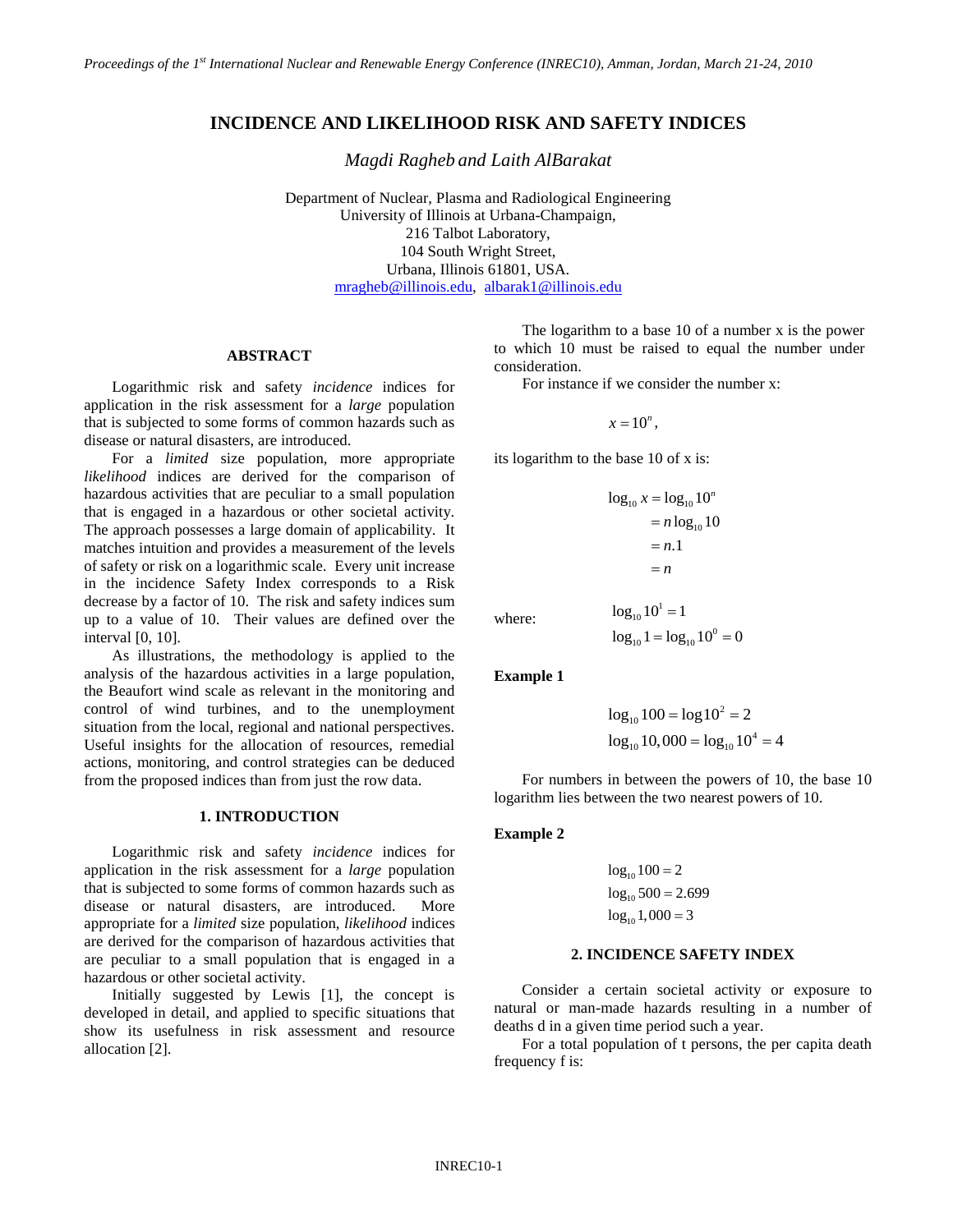$$
f_{incidence} = \frac{d}{t} \left[ \frac{deaths}{person. year} \right] \tag{1}
$$

A logarithmic Safety Index, SI, can be defined as the logarithm to the base 10 of 1/f, or the negative logarithm to the base 10 of f as:

$$
SI_{incidence} = \log_{10} \frac{t}{d} = -\log_{10} \frac{d}{t}
$$
  
=  $\log_{10} \frac{1}{f} = -\log_{10} f, \forall f \neq 0$  (2)

The less risky the activity or exposure; the higher the value of the Safety Index SI. On the other hand, the more risky the activity or exposure, the lower the value of SI.

### **3. INCIDENCE RISK INDEX**

A Risk Index RI can also be defined as:

$$
RI_{incidence} = 10 - SI_{incidence}
$$
  
= 10 - log<sub>10</sub>  $\frac{1}{f}$  = 10 + log<sub>10</sub> f,  $\forall f \neq 0$  (3)

This bears resemblance to the Richter earthquake magnitude scale, where the larger the magnitude of the detected seismic signal; the larger is the expected damage from the earthquake.

A value of 10 on this scale corresponds to a Safety Index of zero, or assured death. A low Risk Index corresponds to a high Safety Index, and vice versa.

#### **4. COMPARISON OF RISK AND SAFETY INDICES**

The data in Table 1 show the number of deaths in a year period for several activities and their associated per capita death frequency and Risk and Safety Indices. It conveys the insight of where societal resources should be allocated; which, unfortunately, is not always the norm. In that regards, uninformed political perceptions based on preconceived biases seem to predominate.

Every unit increase in the incidence Safety Index corresponds to a Risk decrease by a factor of 10.

## **5. DISTINCTION BETWEEN LIKELIHOOD AND INCIDENCE RISK AND SAFETY INDICES**

The incidence safety and risk indices are indications of *incidence,* but not of *likelihood*. They are useful for the assessment and comparison of common activities and exposures to hazards such as illnesses, and in general activities and procedures applied to a large population.

It should be noted that in statistics, there is a distinction between "probability" which allows the prediction of unknown outcomes based on known parameters, and "likelihood" which allows us the estimation of unknown parameters based on known outcomes.

Some hazardous activities, such as Bungee cord jumping or sky diving, are usually practiced by a small population. Accordingly, the likelihood of the activity can be more appropriately expressed by a modified index considering only the population t' that is at risk.

Consequently, it is more appropriate to consider the likelihood Safety and Risk Indices as:

$$
SI_{likelihood} = \log_{10} \frac{t'}{d} = -\log_{10} \frac{d}{t'}
$$
  
=  $\log_{10} \frac{1}{f_{likelihood}}$  =  $-\log_{10} f_{likelihood}$  (4)

$$
RI_{likelihood} = 10 - SI_{likelihood}
$$
  
= 10 - log<sub>10</sub>  $\frac{1}{f_{likelihood}}$  = 10 + log<sub>10</sub>  $f_{likelihood}$  (5)

where:

$$
f_{likelihood} = \frac{d}{t'} \left[ \frac{deaths}{person.year} \right], \forall f_{likelihood} \neq 0 \tag{6}
$$

#### **Example 3**

If 10,000 people practice sky-diving and 20 persons among them die per year, then:

$$
SI_{likelihood} = -\log_{10} \frac{d}{t}
$$

$$
= -\log_{10} \frac{20}{10,000}
$$

$$
= -\log_{10} \frac{1}{500}
$$

$$
= \log_{10} 500
$$

$$
= 2.7
$$

$$
RI_{likelihood} = 10 - SI_{likelihood}
$$

 $= 10 - 2.7$  $= 6.3$ 

**Example 4**

Playing Russian Roulette by a single individual with a revolver with a six shots magazine should result in: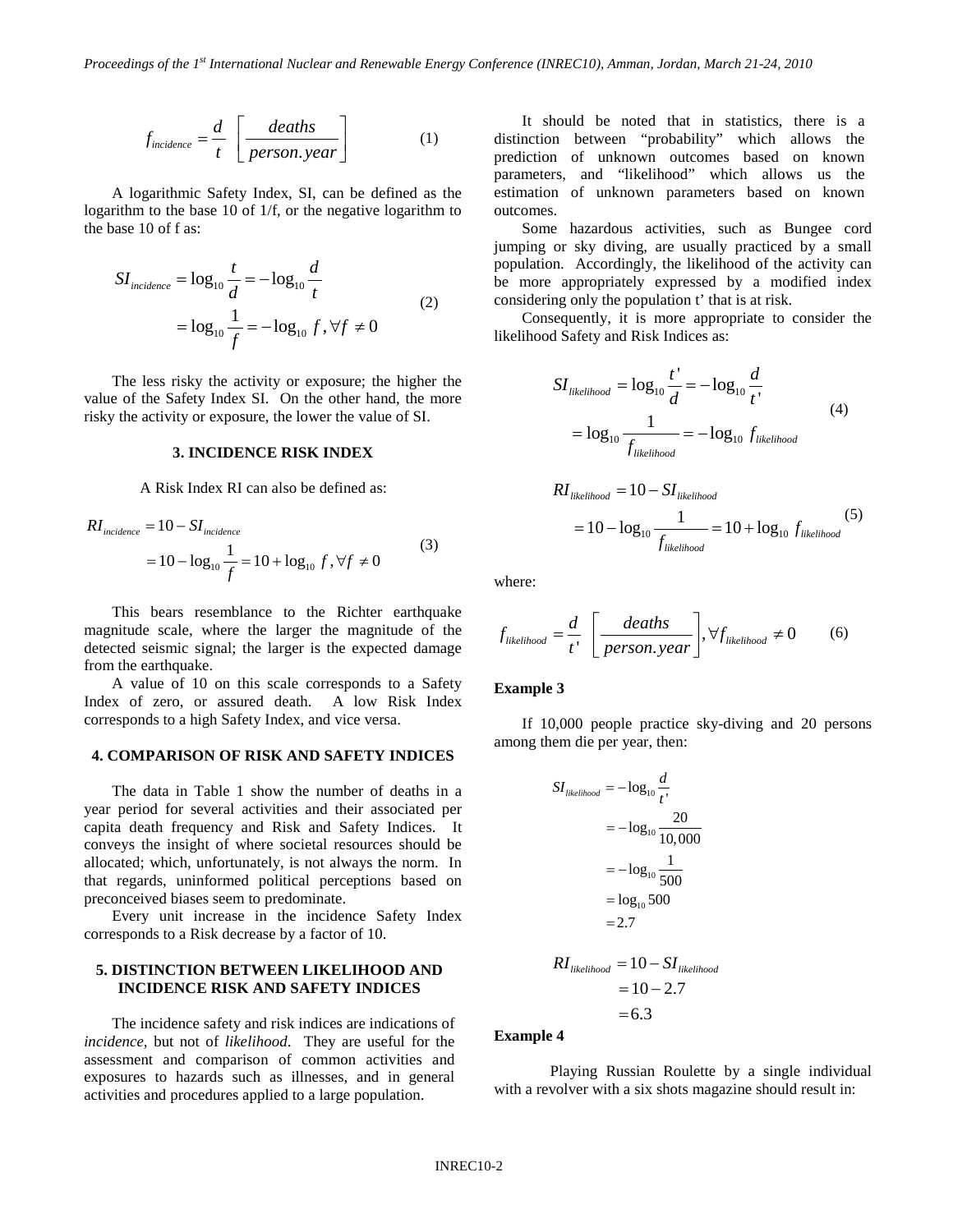Table 1: Incidence Risk and Safety Indices values for hazardous activities in a large population. USA population considered as  $t = 300x10^6$  persons.

| <b>Activity</b>                   | <b>Number of</b><br>deaths per<br>year<br>d | Per capita death<br>frequency<br>[deaths/(person.year)]<br>$f = d/t$ | <b>Incidence Safety</b><br><b>Index</b><br>SI | <b>Incidence Risk</b><br><b>Index</b><br>RI |
|-----------------------------------|---------------------------------------------|----------------------------------------------------------------------|-----------------------------------------------|---------------------------------------------|
| Heart and circulatory             | 624,000                                     | $2.08x10^{-3}$                                                       | 2.68                                          | 7.32                                        |
| disease                           |                                             |                                                                      |                                               |                                             |
| Cancer deaths                     | 500,000                                     | $1.67x10^{-3}$                                                       | 2.78                                          | 7.22                                        |
| Premature death from              | 300,000                                     | $1.00x10^{-3}$                                                       | 3.00                                          | 7.00                                        |
| smoking by heart, lung<br>disease |                                             |                                                                      |                                               |                                             |
| Motor vehicle accidents           | 55,791                                      | $1.86x10^{-4}$                                                       | 3.73                                          | 6.27                                        |
| Vietnam War                       | 43,000                                      | $1.43x10^{-4}$                                                       | 3.84                                          | 6.16                                        |
| Accidental falls                  | 17,827                                      | $5.94x10^{-5}$                                                       | 4.23                                          | 5.77                                        |
| Fires and hot substances          | 7,451                                       | $2.48x10^{-5}$                                                       | 4.61                                          | 5.39                                        |
| Drowning                          | 6,181                                       | $2.06x10^{-5}$                                                       | 4.69                                          | 5.31                                        |
| Poisons                           | 4,516                                       | $1.51x10^{-5}$                                                       | 4.82                                          | 5.18                                        |
| Bicycle riding                    | 2,900                                       | $9.67x10^{-6}$                                                       | $\overline{5.01}$                             | 4.99                                        |
| Firearms                          | 2,309                                       | $7.70x10^{-6}$                                                       | 5.11                                          | 4.89                                        |
| Machinery, 1968                   | 2,054                                       | $6.85x10^{-6}$                                                       | 5.16                                          | 4.84                                        |
| Air Travel                        | 1.778                                       | $5.93x10^{-6}$                                                       | 5.22                                          | 4.78                                        |
| Water Transport                   | 1,743                                       | $5.81x10^{-6}$                                                       | $\overline{5.24}$                             | 4.76                                        |
| Falling objects                   | 1,271                                       | $4.24x10^{-6}$                                                       | $\overline{5.37}$                             | 4.63                                        |
| Electrocution                     | 1,148                                       | $3.83 \times 10^{-6}$                                                | 5.41                                          | 4.59                                        |
| Railways                          | 884                                         | $2.95x10^{-6}$                                                       | 5.53                                          | 4.47                                        |
| Lightning                         | 160                                         | $5.33 \times 10^{-7}$                                                | 6.27                                          | 3.37                                        |
| Hurricanes                        | $93^{\dagger}$                              | $3.10x10^{-7}$                                                       | 6.51                                          | 3.49                                        |
| Tornadoes                         | $91^{\dagger\dagger}$                       | $3.03x10^{-7}$                                                       | 6.52                                          | 3.48                                        |
| Kidnappings                       | 50                                          | $1.67 \times 10^{-7}$                                                | 6.78                                          | 3.22                                        |
| Bee stings                        | 47                                          | $1.57 \times 10^{-7}$                                                | 6.80                                          | 3.20                                        |

 $\frac{1901-1972}{1052-1071}$  average

†† 1953-1971 average

$$
SI_{likelihood} = -\log_{10} \frac{d}{t},
$$

$$
= -\log_{10} \frac{1}{6}
$$

$$
= \log_{10} 6
$$

$$
= 0.78
$$

$$
RIlikelihood = 10 - SIlikelihood
$$
  
= 10 - 0.78  
= 9.22

This is a high risk, and unwise, activity indeed; with a likelihood risk index of 9.22, close to its maximum attainable value of 10.

## **6. BEAUFORT WIND SCALE INCIDENCE AND RISK AND SAFETY INDICES**

The Beaufort Wind Scale is a historical wind speed classification developed for use by sailors and mariners. It was originally based on the sea states, and then extended to the land effects of the wind. The derived incidence safety and risk indices are shown in Table 2, and can be used for monitoring and for the implementation of control strategies of wind turbines.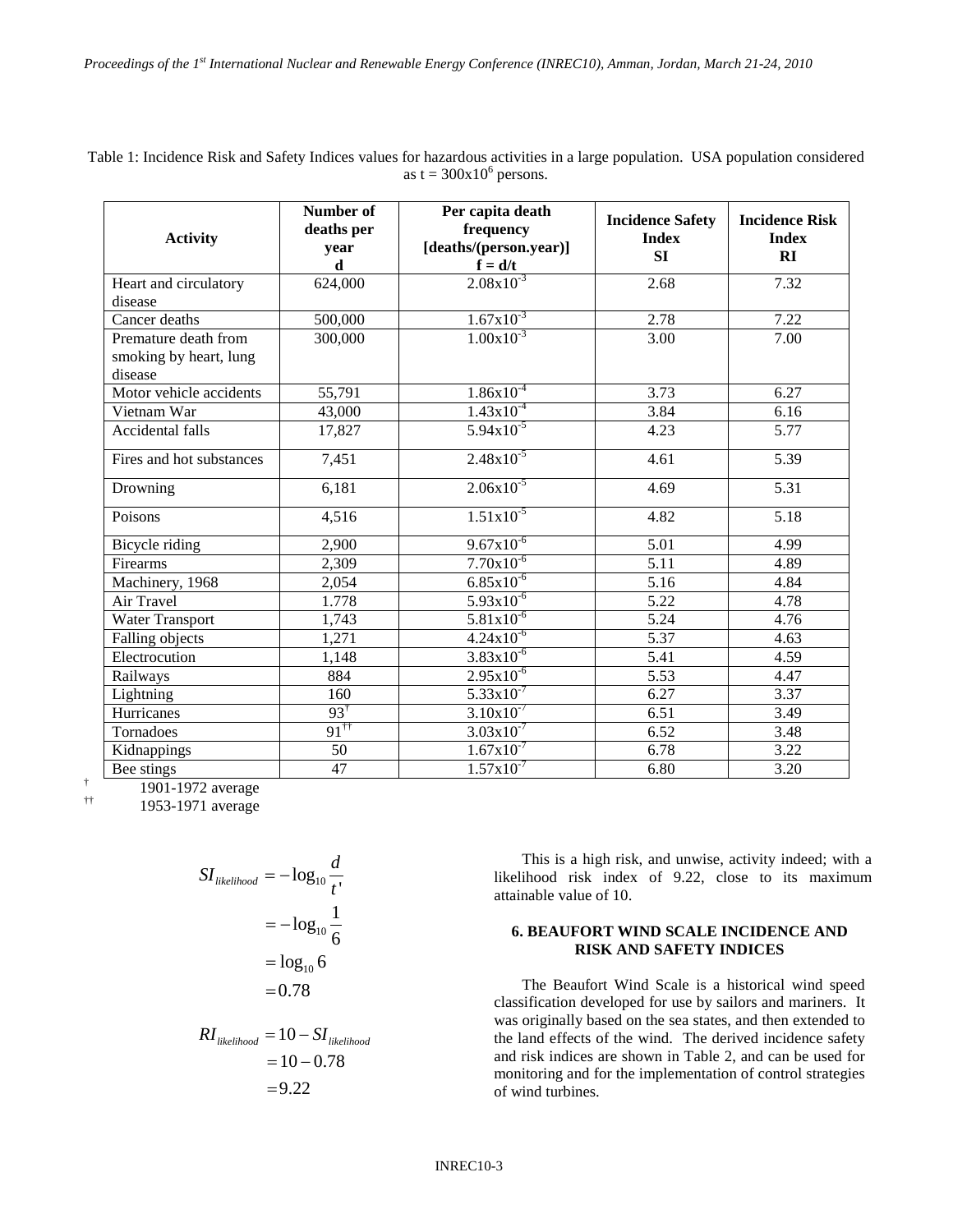It can be noticed that as the wind speed increases, the Safety Index SI decreases from 2.0 to zero, at the same time that the Risk Index RI increases from 8 to 10.

| Table 2: Beaufort Wind scale Incidence and Safety Indices as applied to wind turbines monitoring and control. $t = 34$ m/s. |  |  |
|-----------------------------------------------------------------------------------------------------------------------------|--|--|
|-----------------------------------------------------------------------------------------------------------------------------|--|--|

| <b>Beaufort</b><br><b>Number</b> | Wind<br><b>Speed</b><br>10<br>meters<br>height<br>[m/s]<br>d | <b>Description</b> | Wind<br><b>Turbine</b><br><b>Effects</b>                 | <b>Land Effects</b>                                       | <b>Fraction of</b><br>maximum<br>$f = d/t$ | <b>Incidence</b><br><b>Safety</b><br><b>Index</b><br><b>SI</b> | <b>Incidence</b><br><b>Risk</b><br><b>Index</b><br>RI |
|----------------------------------|--------------------------------------------------------------|--------------------|----------------------------------------------------------|-----------------------------------------------------------|--------------------------------------------|----------------------------------------------------------------|-------------------------------------------------------|
| $\overline{0}$                   | $0.0 - 0.4$                                                  | Calm               | $\mathbf{r}$                                             | Smoke rises<br>vertically                                 | 0.01                                       | $\overline{2.00}$                                              | 8.00                                                  |
| $\mathbf{1}$                     | $0.4 - 1.8$                                                  | Light              |                                                          | Smoke drifts,<br>vanes<br>unaffected                      | $0.01 - 0.05$                              | $2.00 - 1.30$                                                  | $8.00 - 8.70$                                         |
| $\overline{c}$                   | $1.8 - 3.6$                                                  | Light              | ÷.                                                       | Tree leaves<br>move slightly                              | $0.05 - 0.11$                              | 1.30-0.96                                                      | 8.70-9.04                                             |
| $\overline{3}$                   | $3.6 - 5.8$                                                  | Light              | Small size<br>turbines<br>start                          | Tree leaves<br>in motion,<br>Flags extend                 | $0.11 - 0.17$                              | $0.96 - 0.77$                                                  | 9.04-9.23                                             |
| $\overline{4}$                   | $5.8 - 8.5$                                                  | Moderate           | Start up of<br>electrical<br>generation                  | Small<br>branches<br>move                                 | $0.17 - 0.25$                              | $0.77 - 0.60$                                                  | 9.23-9.40                                             |
| 5                                | $8.5 - 11.0$                                                 | Fresh              | Useful<br>power<br>generation<br>at $1/3$ of<br>capacity | Small trees<br>sway                                       | $0.25 - 0.32$                              | $0.60 - 0.49$                                                  | 9.40-9.59                                             |
| 6                                | $11.0 - 14.0$                                                | Strong             | Rated<br>power<br>range                                  | Large<br>branches<br>move                                 | $0.32 - 0.41$                              | $0.49 - 0.39$                                                  | 9.59-9.61                                             |
| $\overline{7}$                   | $14.0 - 17.0$                                                | Strong             | Full<br>capacity                                         | Trees in<br>motion                                        | $0.41 - 0.50$                              | $0.39 - 0.30$                                                  | 9.61-9.70                                             |
| $8\,$                            | $17.0 - 21.0$                                                | Gale               | Shut down<br>initiated                                   | Walking<br>difficult                                      | $0.50 - 0.62$                              | $0.30 - 0.21$                                                  | 9.70-9.79                                             |
| 9                                | $21.0 - 25.0$                                                | Gale               | All wind<br>machines<br>shut down                        | Slight<br>structural<br>damage                            | $0.62 - 0.74$                              | $0.21 - 0.13$                                                  | 9.79-9.87                                             |
| 10                               | $25.0 - 29.0$                                                | Strong gale        | Design<br>criterion<br>against<br>damage                 | <b>Trees</b><br>uprooted;<br>much<br>structural<br>damage | $0.74 - 0.85$                              | $0.13 - 0.07$                                                  | 9.87-9.92                                             |
| 11                               | $29.0 - 34.0$                                                | Strong gale        | $\mathbf{r}$                                             | Widespread<br>damage                                      | $0.85 - 1.0$                               | $0.07 - 0.00$                                                  | $9.92 -$<br>10.00                                     |
| 12                               | >34.0                                                        | Hurricane          | Serious<br>damage                                        | Disaster<br>conditions                                    | $>1.0$                                     | 0.00                                                           | 10.00                                                 |

## **7. EXTENSION TO OTHER RISK ACTIVITIES**

Application of the concepts of incidence and likelihood risk and safety indices can be extended to other

societal activities where the damage is not just deaths, but could be injuries, economic loss, or environmental degradation. Other units for the risk estimates can be used such as probabilities.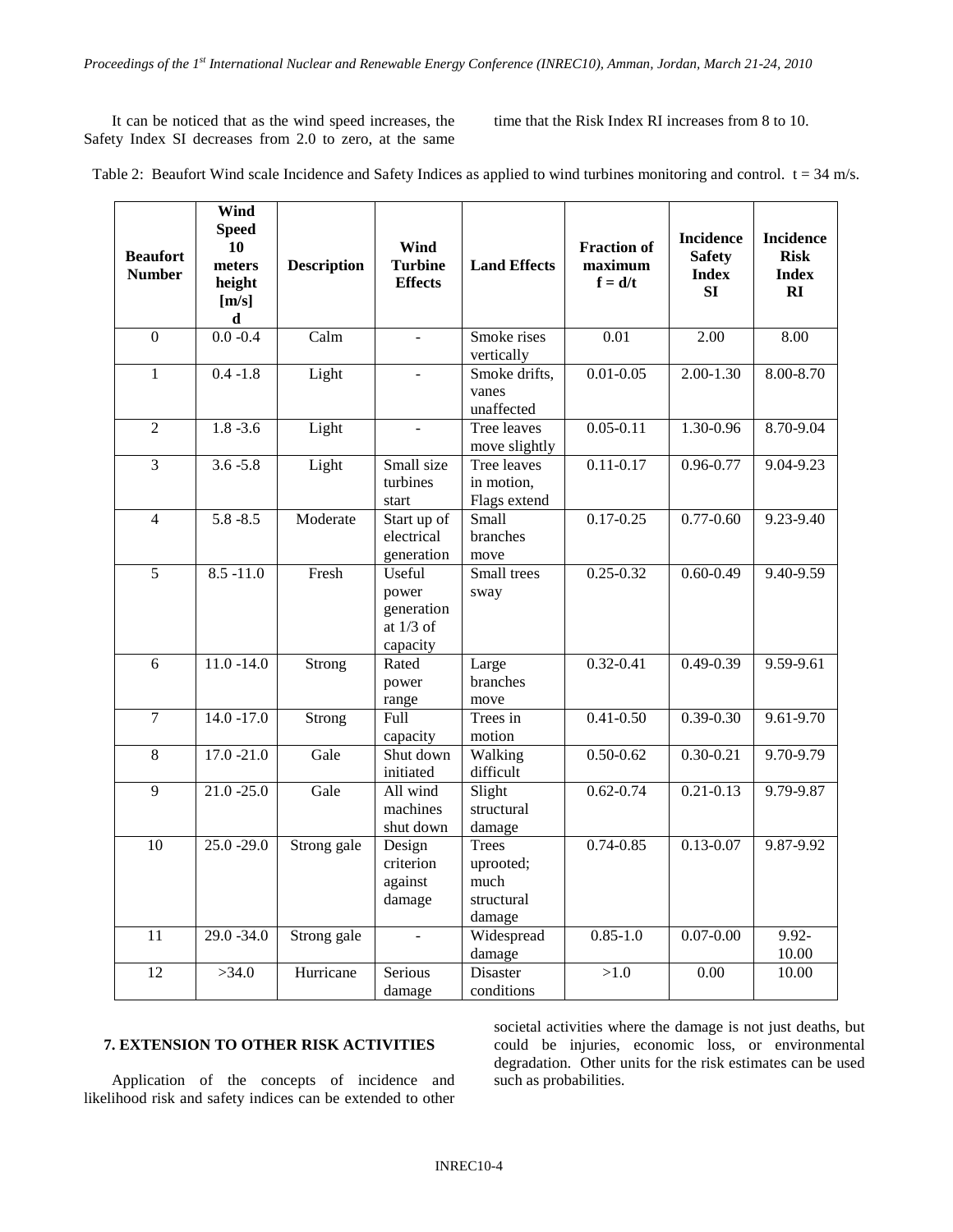As an example, the regional likelihood of unemployment in central Illinois is shown in Table 3. Insight can be gained from the SI and RI values regarding the allocation of job and economical development resources to different locations.

It can, for instance be inferred from the Risk Index RI values that Macon County in the Central Illinois Region; with the largest RI value of 9.09 compared with the regional value of 8.97, the state value of 9.0, and the

national value of 8.98, is deserving of special attention for programs aimed at job creation.

On the other hand, McLean County with the minimum value of 8.87 appears prosperous from the job perspective. This matches the realities on the ground; because of the existence of a regional airport, car assembly plant and several university campuses.

| Table 3: Regional Likelihood Risk and Safety Indices values for unemployment in Central Illinois counties. Data: Illinois |  |
|---------------------------------------------------------------------------------------------------------------------------|--|
| Department of Employment Security, USA Department of Labor. Data not seasonally adjusted, August 2009.                    |  |

| County        | <b>Labor Force</b><br>size | <b>Jobless</b><br>number | Unemployment<br>ratio | <b>Likelihood</b><br><b>Safety Index</b> | <b>Likelihood</b><br><b>Risk Index</b> |
|---------------|----------------------------|--------------------------|-----------------------|------------------------------------------|----------------------------------------|
|               |                            | d                        | $f = d/t'$            | SI                                       | RI                                     |
| Champaign     | 102,834                    | 8,733                    | $8.49x10^{-2}$        | 1.07                                     | 8.93                                   |
| Coles         | 26,708                     | 2,545                    | $9.53 \times 10^{-2}$ | 1.02                                     | 8.98                                   |
| Douglas       | 9,968                      | 899                      | $9.02 \times 10^{-2}$ | 1.04                                     | 8.96                                   |
| Edgar         | 10,099                     | 1,034                    | $1.02 \times 10^{-1}$ | 0.99                                     | 9.01                                   |
| Ford          | 7,300                      | 772                      | $1.06x10^{-1}$        | 0.97                                     | 9.03                                   |
| Iroquois      | 16,034                     | 1,561                    | $9.74 \times 10^{-2}$ | 1.01                                     | 8.99                                   |
| Macon         | 54,723                     | 6,794                    | $1.24 \times 10^{-1}$ | 0.91                                     | 9.09                                   |
| McLean        | 89,533                     | 6,659                    | $7.44 \times 10^{-2}$ | 1.13                                     | 8.87                                   |
| Moultrie      | 8,033                      | 782                      | $9.73 \times 10^{-2}$ | 1.01                                     | 8.99                                   |
| Piatt         | 8,938                      | 772                      | $8.64 \times 10^{-2}$ | 1.06                                     | 8.94                                   |
| Vermillion    | 37,539                     | 4,534                    | $1.21 \times 10^{-1}$ | 0.92                                     | 9.08                                   |
| <b>Region</b> | 371,709                    | 35,085                   | $9.44 \times 10^{-2}$ | 1.03                                     | 8.97                                   |
| <b>State</b>  | 6,630,889                  | 656,043                  | $9.89x10^{-2}$        | 1.00                                     | 9.00                                   |
| <b>USA</b>    | 154,897,000                | 14,823,000               | $9.57 \times 10^{-2}$ | 1.02                                     | 8.98                                   |

#### **8. DISCUSSION**

Application of the concepts of incidence and likelihood risk and safety indices can be extended where the damage is not just deaths, but could be unemployment, injuries, economic loss, or environmental degradation. Other units for the risk estimates can be used such as just probabilities. A different range for estimation such as the interval [0, 100] can be used for larger ranges of variation.

More specific risk could also be addressed such as radiological risks where other risk units prevail such as the risk from the exposure to different effective doses of radiation [3]. For instance, the slope of the death from cancers risk versus the radiation effective dose or dose equivalent is given as  $7.9x10^{-4}$  [cancer deaths / (person.rem)].

The approach has a large domain of applicability compared with the more restrictive specialized indices such as the Richter scale used in the measurement of earthquakes magnitudes. It matches intuition and provides a measurement of the levels of safety or risk in different

situations. The methodology is applied to the analysis of the hazardous activities in a large population, the Beaufort wind scale as applies to the monitoring and control of wind turbines, and to the unemployment situation from the local, regional and national perspectives. Useful insights for the allocation of resources, remedial actions, monitoring, and control strategies can be deduced from the proposed indices than from just the row data.

#### **9. REFERENCES**

- [1] H. W. Lewis, "Why Flip a Coin? The Art and Science of Good Decisions," John Wiley and Sons, 1997.
- [2] M. Ragheb, "Probabilistic, Possibilistic, and Deterministic Safety Analysis. Nuclear Applications," [https://netfiles.uiuc.edu/mragheb/www ,2010.](https://netfiles.uiuc.edu/mragheb/www%20,2010)
- [3] Ralph R. Fullwood, "Probabilistic Safety Assessment in the Chemical and Nuclear Industries," Butterworth-Heineman, 2000.
- [4] Ralph Fulwwod and Robert E. Hall, "Probabilistic Risk Assessment in the Nuclear Power Industry.